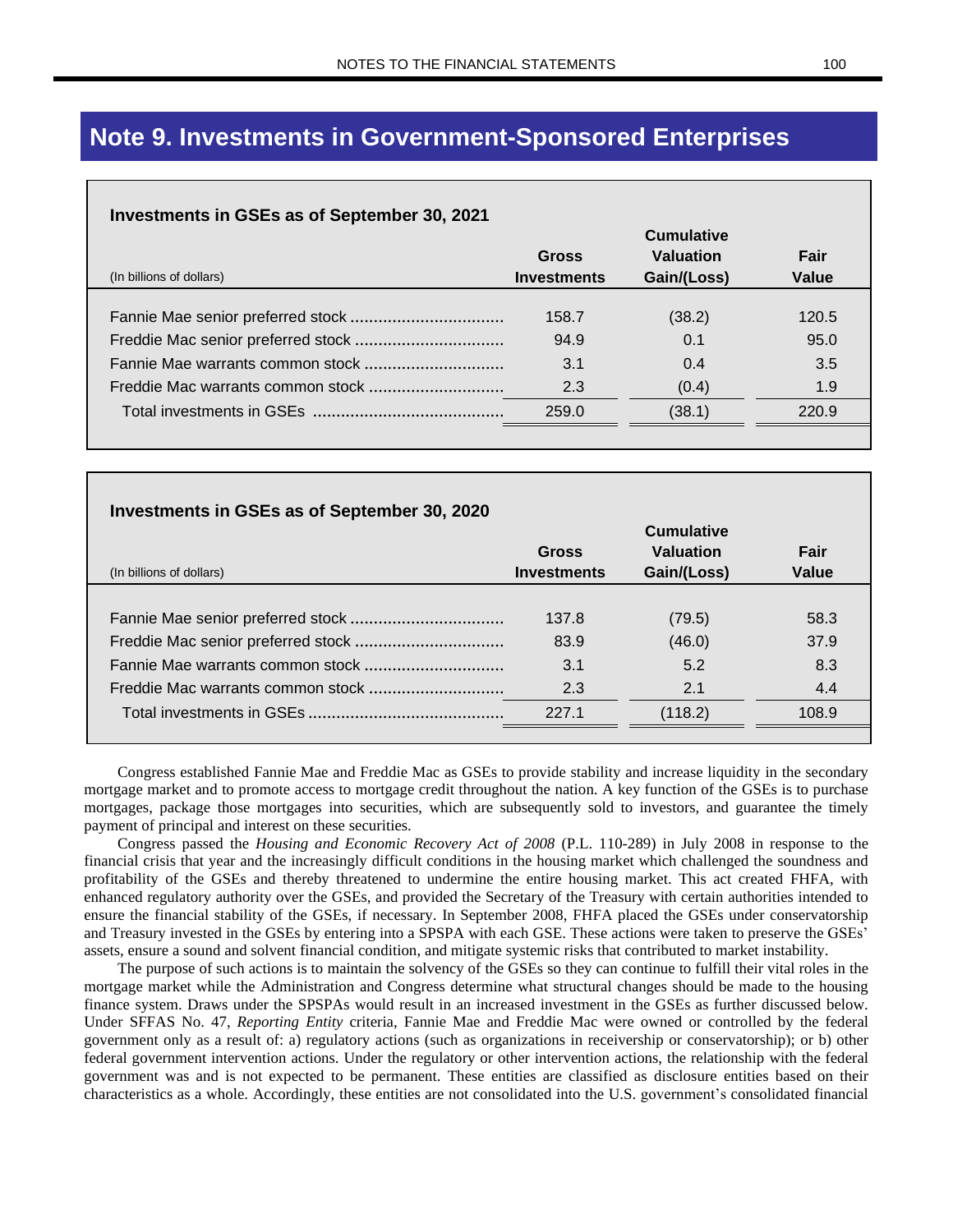statements; however, the value of the investments in these entities, changes in value, and related activity with these entities are included in the U.S. government's consolidated financial statements.

#### **Senior Preferred Stock Purchase Agreements**

In return for committing to maintain the GSEs' solvency by making a quarterly advance of funds to each GSE in an amount equal to any excess of the GSEs' total liabilities over its total assets as of the end of the previous quarter, Treasury initially received from each GSE: 1) 1,000,000 shares of non-voting variable liquidation preference senior preferred stock with a liquidation preference value of \$1,000 per share; and 2) a non-transferable warrant for the purchase, at a nominal cost, of 79.9 percent of common stock on a fully-diluted basis. The warrants expire on September 7, 2028. Treasury was entitled to distributions on the senior preferred stock equal to 10.0 percent per annum fixed rate dividend on the total liquidation preference (as discussed below). This dividend structure was changed in the third amendment in August 2012 to a variable equivalent to the GSEs' positive net worth above a capital reserve amount. The capital reserve amount was initially set at \$3.0 billion for calendar year 2013 and, upon nearing its scheduled decline to zero, was reset at \$3.0 billion in calendar year 2017. On September 27, 2019, Treasury and FHFA amended the SPSPAs to increase the capital reserve amounts of Fannie Mae and Freddie Mac to \$25.0 billion and \$20.0 billion, respectively. In exchange, Treasury's liquidation preference in each GSE was scheduled to gradually increase up to the adjusted capital reserve amounts based on the quarterly earnings of each GSE.

On January 14, 2021, Treasury and FHFA further amended the SPSPAs to replace the prior variable dividend with an alternative compensation plan for Treasury that permits the GSEs to continue their recapitalization efforts, as prescribed by the GSE capital framework finalized by FHFA in 2020. Under the amended SPSPAs, each GSE is permitted to retain capital until the GSE has achieved its regulatory minimum capital requirement, including buffers (i.e., the capital reserve end date), at which point its cash dividend obligations will resume along with the obligation to pay a periodic commitment fee. As compensation to Treasury for the replacement of the variable dividend, the liquidation preference of Treasury's senior preferred stock in each GSE will increase by the amount of retained capital until each GSE has achieved its capital reserve end date.

Additionally, the January 14 amendment, among other things, imposed restrictions on certain GSE business activities, including purchases of loans backed by investment properties, second homes, and multifamily properties, and on purchases of loans with multiple high-risk characteristics or for cash consideration. On September 14, 2021, Treasury and FHFA agreed to suspend certain business activity restrictions added to the SPSPAs by the January 14 amendment while FHFA undertakes a review of the extent to which these requirements are redundant or inconsistent with existing FHFA standards, policies, and directives. The suspension will terminate on the later of one year after September 14, 2021 or six months after Treasury notifies the GSEs. Upon conclusion of FHFA's review, Treasury expects FHFA to propose more permanent changes to the affected covenants, which may include recalibration of the restrictions or outright termination.

As of September 30, 2021, Treasury's liquidation preference in Fannie Mae and Freddie Mac increased by \$20.9 billion and \$11.0 billion, respectively. As of September 30, 2020, Treasury's liquidation preference in Fannie Mae and Freddie Mac increased by \$10.8 billion and \$6.6 billion, respectively. The GSEs will not pay a quarterly dividend until after the capital reserve end date. Treasury received no cash dividends for the fiscal years ended September 30, 2021 and 2020, as the GSEs had not achieved their capital reserve end date as of September 30, 2021, and their positive net worth was below the permitted capital reserve amounts as of September 30, 2020.

The SPSPAs, which have no expiration date, require that Treasury will disburse funds to either GSE if, at the end of any quarter, the FHFA determines that the liabilities of either GSE exceed its assets. Draws from Treasury under the SPSPAs are designed to ensure that the GSEs maintain positive net worth, with a fixed maximum amount available to each GSE under this agreement established as of December 31, 2012 (refer to the "Contingent Liability to GSEs" section below and Note 22—Contingencies). Draws against the funding commitment of the SPSPAs do not result in the issuance of additional shares of senior preferred stock; instead, they increase the liquidation preference of the initial 1,000,000 shares by the amount of the draw. The combined cumulative liquidation preference totaled \$254.0 billion and \$222.0 billion as of September 30, 2021 and 2020, respectively. There were no payments to the GSEs for the fiscal years ended September 30, 2021 and 2020.

#### **Senior Preferred Stock and Warrants for Common Stock**

In determining the FV of the senior preferred stock and warrants for common stock, Treasury relied on the GSEs' public filings and press releases concerning their financial statements, as well as non-public, long-term financial forecasts, monthly summaries, quarterly credit supplements, independent research regarding preferred stock trading, independent research regarding the GSEs' common stock trading on the OTC Bulletin Board, discussions with each of the GSEs and FHFA, and other information pertinent to the valuations. Because the senior preferred stock is not publicly traded, there is no comparable trading information available. The fair valuation of the senior preferred stock relies on significant unobservable inputs that reflect assumptions about the expectations that market participants would use in pricing.